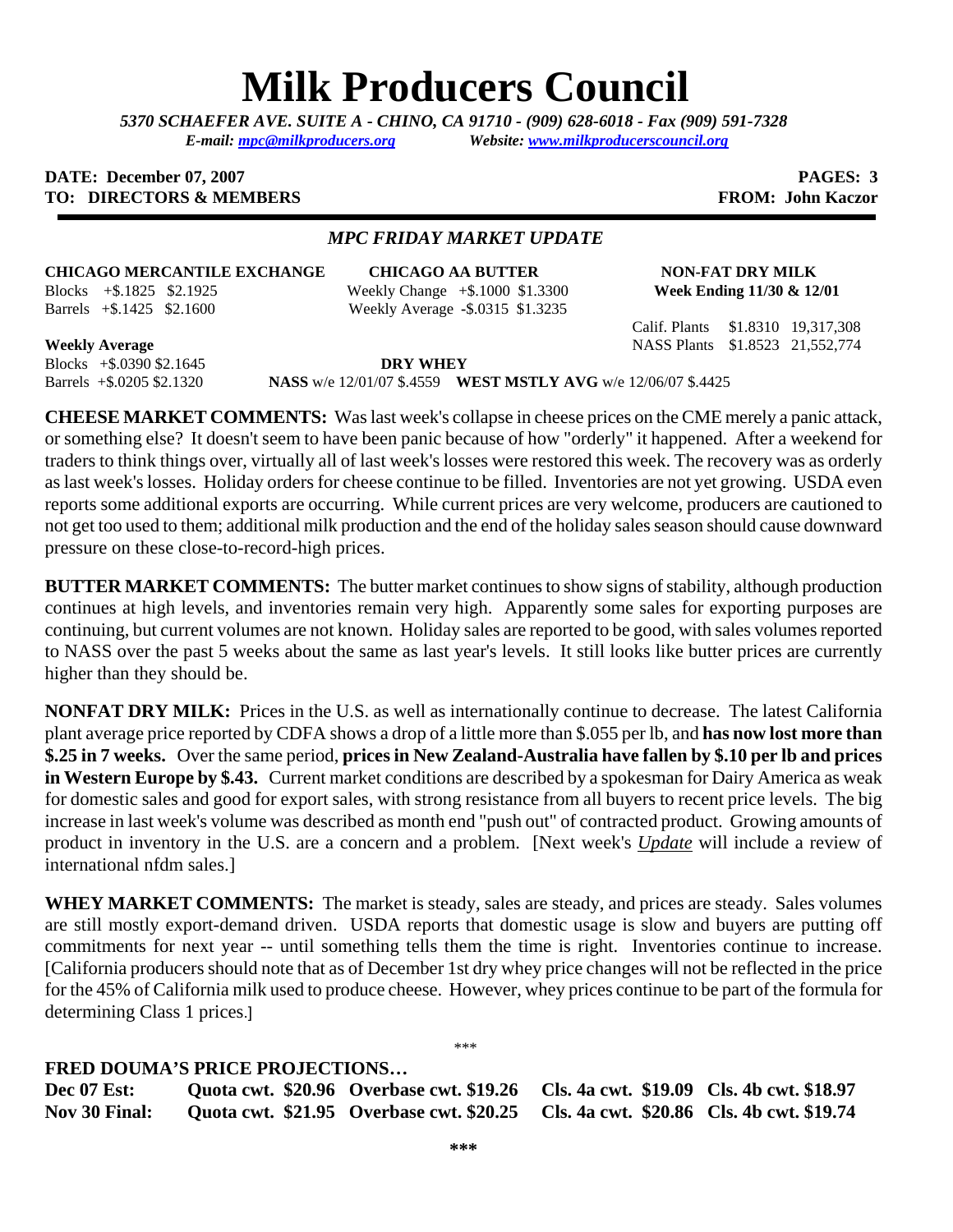**HELP IS AVAILABLE WITH WDR REPORTS:** (*By Betsy Hunter*) This is a reminder to MPC's Central Valley members that the Preliminary Dairy Facility Assessment (PDFA) form is due at the Central Valley Regional Water Quality Control Board by December 31<sup>st</sup>. The PDFA is the first of a series of information requirements that is part of the new General Waste Discharge Requirements (WDR). Help is available- **Call Betsy at 661-205-6721** to set up an appointment. **I'll come to your dairy to help you with the form, maps, and other items that are due! Remember that the form is only available on-line**.

The California Dairy Quality Assurance Program (CDQAP), the folks that held the WDR workshops, are also offering help with your PDFA by scheduling **three "last resort" office hour computer sessions next week.** You will need to bring your **completed** PDFA Report Completion Worksheet (the pink form that you got at the workshops). Appointments are highly recommended but walk-ins are welcome. For an appointment **call Trish Price at 530-574-0524**. The locations for getting this help are:

- December 12, 2007 9:30 am 4:00 pm Fresno County UCCE Office, 1720 S. Maple Ave, Fresno
- December 13, 2007 9:30 am 4:00 pm UC Davis Vet Med Teaching Center, 18830 Road 112, Tulare
- December 14, 2007 9:30 am 4:00 pm Stanislaus County Ag Center, 3800 Cornucopia Way, Modesto

## **Don't delay. Call me or call CDQAP for assistance in completing this critical compliance requirement.**

**MILK PRICE PROJECTIONS FOR 2008:** (*By J. Kaczor*) A major question that should be in every producer's mind is what is likely to happen in the way of milk prices next year. The answer to that question could play a key part of decisions regarding future operations. A quick general answer is that milk prices next year will almost certainly average lower than this year. More specifically, following are three recent and one current estimate of next year's average milk price.

 1. The reasoning used by USDA's Economic Research Service, in its October 22nd *Dairy Outlook* which included a projection of 2008 milk prices, is similar to the approach used by the other three sources. It goes like this. Despite growing costs of production, current high milk prices will cause producers to add more cows that give more milk than will be consumed because dairy prices along with just about everything else are too high, and the economy is weakening. Milk supply will exceed demand for dairy products, and the inventory of surplus products will grow. Therefore, prices for bulk butter, powder, cheese, and dry whey will fall and carry milk prices along with them. Because ERS economists predict that the increase in **milk production next year will be only 2.6%**  above this year, they believe milk prices will decrease by only about \$.85 per cwt, plus or minus \$.45 per cwt.

 2. USDA's Foreign Agricultural Service (FAS), in its July look at international dairy trade, saw the U.S. benefiting from a "booming export market" that they expect will continue to clear away a large part of whatever dairy product surplus would otherwise build up. Less surplus means firmer milk prices. FAS is projecting a 2008 decrease in the average milk price of only \$.45 per cwt. They project **milk production to increase by only 2%**  from 2007 levels.

 3. Last Thursday, Dr. Mark Stephenson, Cornell University, presented a one hour "on-line" seminar on milk price volatility that was hosted by the CME Group, Chicago Board of Trade. The review focused mainly on milk supply and demand factors. Milk production costs were projected to increase as much as \$3 per cwt above current levels, with most of the increase coming from feed costs. Other points made: current milk prices will lead U.S. producers to continue to expand herds, the weak economy and high prices will soften demand for dairy products, most of the milk surplus will be used to produce butter and powder, and export demand for these products is expected to remain strong. His projections for commodity prices are: \$1.64 per lb for cheese, \$1.43 per lb for butter, \$1.60 per lb for nfdm, \$.42 per lb for dry whey.

 4. The most current projection of next year's milk prices comes from the futures market on the CME. The futures markets are made up of one part sellers who hedge against price decreases, one part buyers who hedge against price increases, and one part speculators. Because sellers and buyers theoretically are indifferent to price changes, it falls